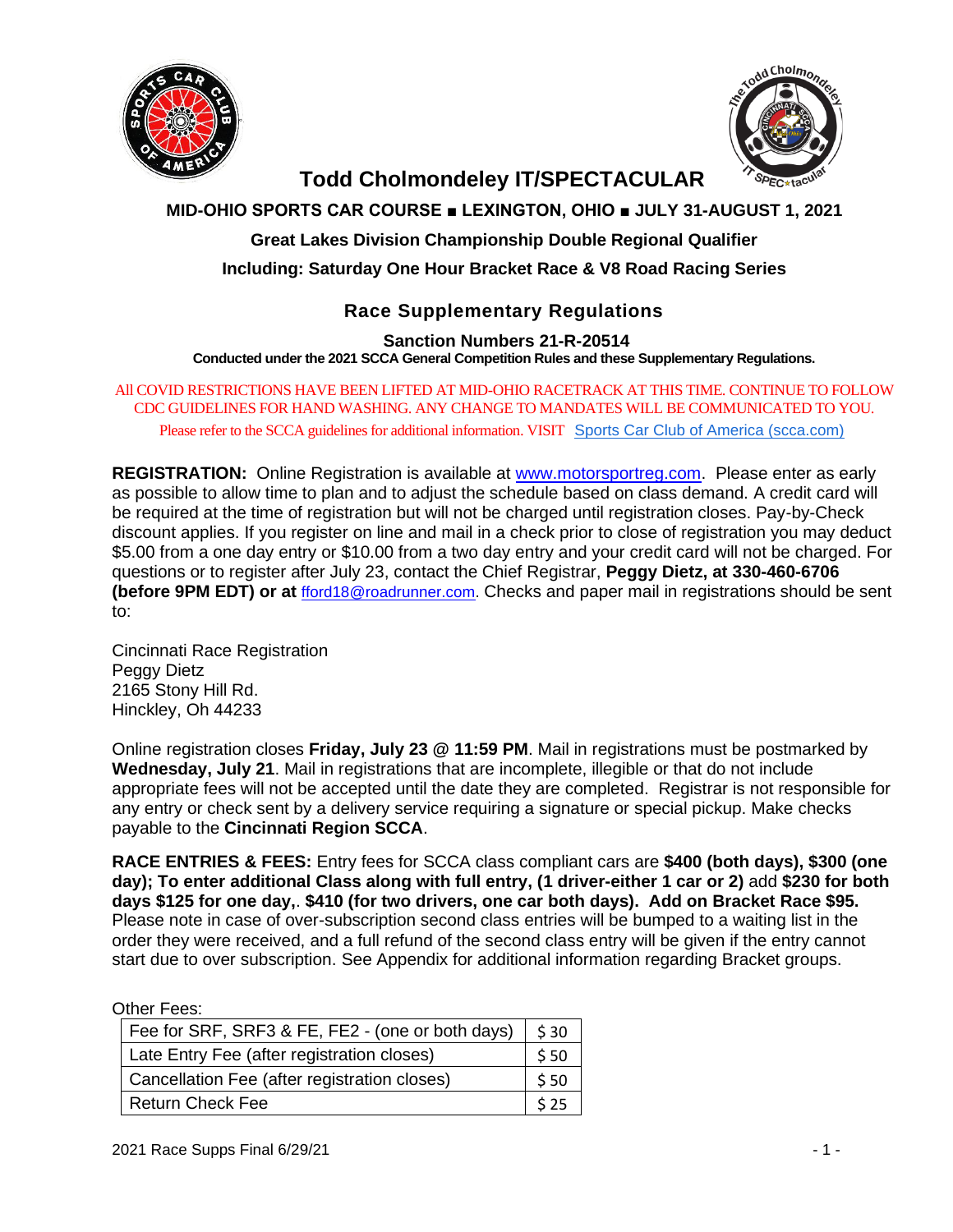**Cancellations:** No fee assessed for cancellations prior to July 24

**Refund Policy:** If a participant must cancel prior to the event, the credit card will not be charged, or the check will not be deposited. Verbal cancellations must be followed up with a cancellation form or email. Forms are available on-line at (www.motorsportsreg.com) and from the Registrar. Refund requests received after the close of registration will be assessed a \$50.00 processing fee plus credit card and MSR fees. No refund will be considered for cars that have been on track for the requested sanction number, for entrants that do not show, for weather or other situations beyond the region's control, or if the request is not made by 9:00 AM July 31, 2021. Driver/entrant must notify Registration (before leaving the track) for cars that do not go thru or pass tech in order to receive a refund.

**Garages:** a limited number are available for weekend rental. Single door garages are \$150 and two door garages are \$200. The rental period is from Thursday 5:30 PM to Sunday 6 PM, except for garages 7, 8, and 20, which are available after 5:30 on Friday, and garages 1 & 2 which are reserved for administrative use. Reserve a garage on MotorSportReg.com.

**DRIVER ELIGIBILITY:** Drivers must be a current member of SCCA and have a current SCCA Full Competition, SCCA Pro License, SCCA Novice Permit, or other license referenced by GCR 3.1.2 and Appendix C 2.8.B to participate in this event. Proof of membership and Competition license must be presented at Registration. **Competitors whose license is pending must contact the Registrar by July 24 so the license can be verified .** Membership and licenses will not be able to be verified with the SCCA National Office after 5:00 PM CDT on Friday. After that time the National Office will be closed until Monday morning. **If your membership and/or license cannot be verified, you will be required to complete and sign a Statement of Fact Affidavit, and pay a \$100.00 deposit, of which \$75.00 is refundable upon verification.** Cincinnati Region SCCA reserves the right to refuse any entry. **Novice permits** will be available from the Chief Steward after race results are final.

See Appendix to these Supplementary Regulations for additional information regarding driver eligibility for Bracket groups.

**Minor Drivers (under 18 years old):** as long as a current minor waiver is on file with the SCCA National Office and the driver's membership card shows "Minor Waiver on File", Mid-Ohio does not require any further paperwork*. If the above requirement is not met*, the driver is required to contact Tammi Griffith (Mid-Ohio) at [tgriffith@midohio.com](mailto:bhannan@midohio.com) or 800-643-6446 X-3007 for copies of Mid-Ohio's Minor Waiver. This must be obtained well in advance & requires a Notary Public's signature. The completed Mid-Ohio waiver and information must be returned to Mid-Ohio at least 2 weeks prior to the event per the Mid-Ohio policy.

**Passes:** Entry fee includes one (1) driver and three (3) crew members. Additional crew passes are available for \$10.00 each. Only the entrant, driver, or designee (authorized in writing) may change the crew list. Workers and crew must sign for their own passes and must arrive while registration is open. Workers may request one guest pass.

Drivers must present their current hard card competition license when registering. SCCA members must present a valid membership card for admission. Workers must present their license and membership card at registration. Anyone arriving outside of the posted hours of registration will be required to purchase a spectator pass at the gate for admission.

**WELCOMING ENVIRONMENT**: The Cincinnati Region of SCCA and SCCA aim to provide an inclusive, welcoming environment for all participants. To that end, behaviors such as the following will be considered egregious examples of GCR 2.1.7, "Acting in an unsportsmanlike manner", and will be penalized as such:

- Discriminating against, disparaging or verbally abusing a participant because of their gender identity, ethnicity, marital status, sexual orientation, religion, age, or disability;
- Harassing, intimidating, threatening or bullying any participant;
- Doing any of the above outside the confines of an event, or in print or electronic media, in a way that affects that person's participation at an event.

2021 Race Supps Final 6/29/21 - 2 -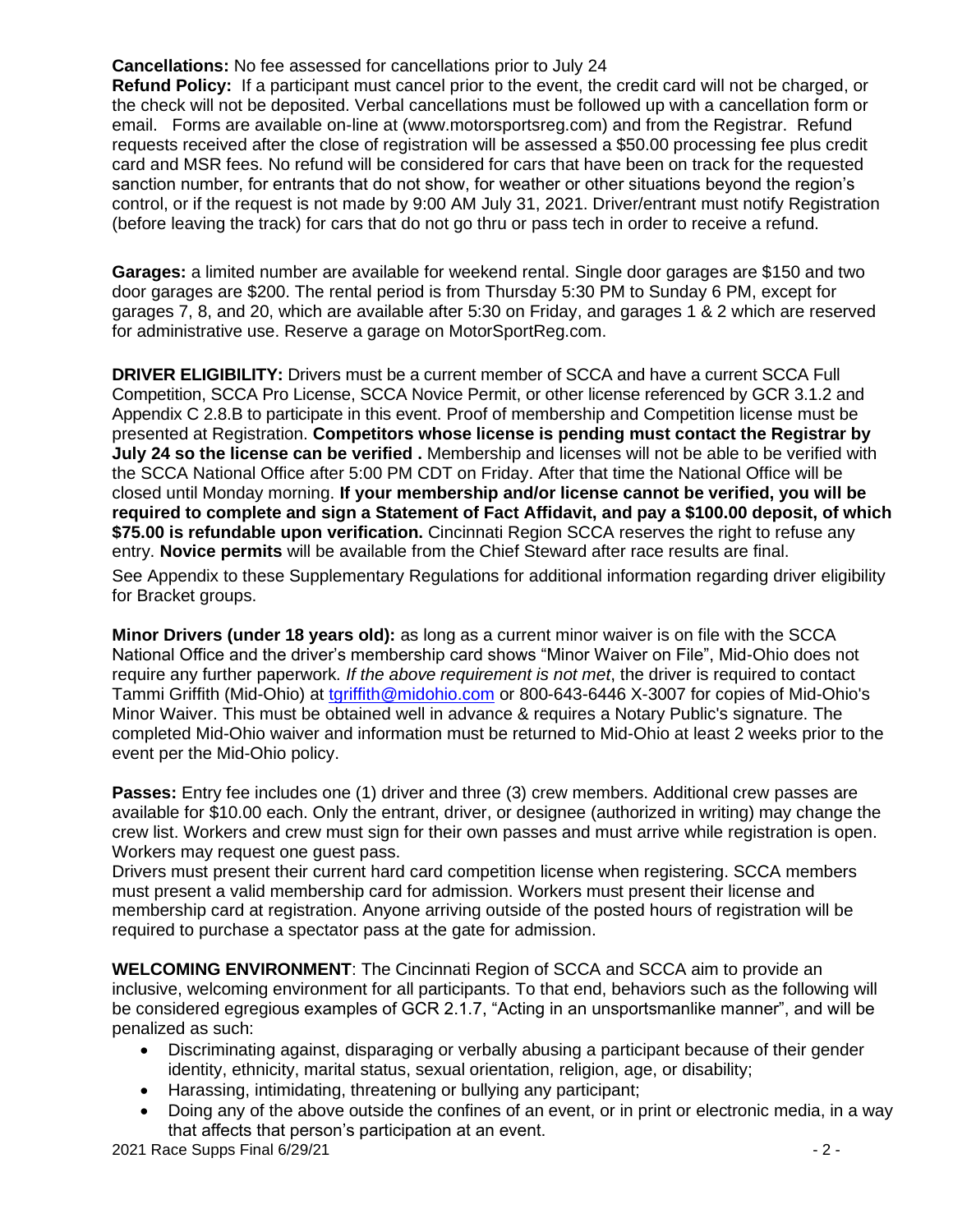**RACE CAR ELIGIBILITY**: Competition is open to cars conforming to the current GCR, as amended, and those supplemental classes listed in the 2021 Great Lakes Division Regional Champ Series Rules, which can be found at:

<https://drive.google.com/file/d/11M1sjtgh9h0noleZwsMmShO6NOkfm4LY/view>

All classes must conform to the current GCR and Category Specifications for those classes.

**A working AMB TranX260, X2 or TR2 transponder is required.** Transponder test equipment may be available in the Tech Inspection area and will be staffed the same hours as the scales. Transponders are not available for purchase at the track. Cars without working transponders may not receive times. **The driver is responsible for providing correct information to Timing & Scoring.**

See Appendix to these Supplementary Regulations for additional information regarding car eligibility for Bracket groups.



**V8 Road Racing Series:** Certain classes that race within the Large Bore racing group are eligible for points toward the 2021 V8RRS championship. Please see their website at [http://www.v8rrs.com](http://www.v8rrs.com/) for more information."

**Race Car Numbers:** Will be honored upon receipt of a properly submitted entry, and fee. Reserved numbers will not be honored for this event. Confirmation e-mail will be sent only if you don't get your first choice of number. Correct number must be on car prior to tech and going on track, under penalty of Black Flag. Alteration to numbers must be of the same color, size and style and on the same color background of existing numbers. Any number changes must be made in all vehicle locations.

All holders of Novice Permits must prominently display a clearly visible "X" the same size as their car number on each side of their race car next to their number.

**TECH INSPECTION:** If the car requires an annual tech, the driver must take it to Tech, located at the rear (South side) of the Maintenance Building. **Express Tech** will be available on Friday evening only at the registration building. After you have registered, if your logbook shows a current annual tech and no outstanding items (accident damage or equipment issues), you are eligible for Express Tech. Bring your vehicle logbook and your completed tech sheet to the Express Tech area to obtain your tech sticker. Bring your helmet if you do not have a current year (2021) Club Racing helmet sticker. There will be no waived Tech at this event. Cars participating in the Bracket race only are required to report for Tech inspection.

- A. Official scales will be available during Tech Inspection hours and other times by appointment.
- B. All patches and logos for competing organizations must be covered or removed from both vehicles and driving suits.
- C. Fuel may be tested: fuel sample /ports must be per GCR 9.3.25.B.
- D. Minimum weights and restrictor size if required must be displayed per GCR 9.3.29.D.

**Impound:** The **top 3 race finishers in class from the points races**, and any other participant requested by the Chief Steward (will be notified in Pit lane), must report to Impound at the Tech Building immediately following their cool off lap with car and equipment. Impound will be limited to driver and 2 crew members. Please follow current Covid guidelines regarding wearing of masks and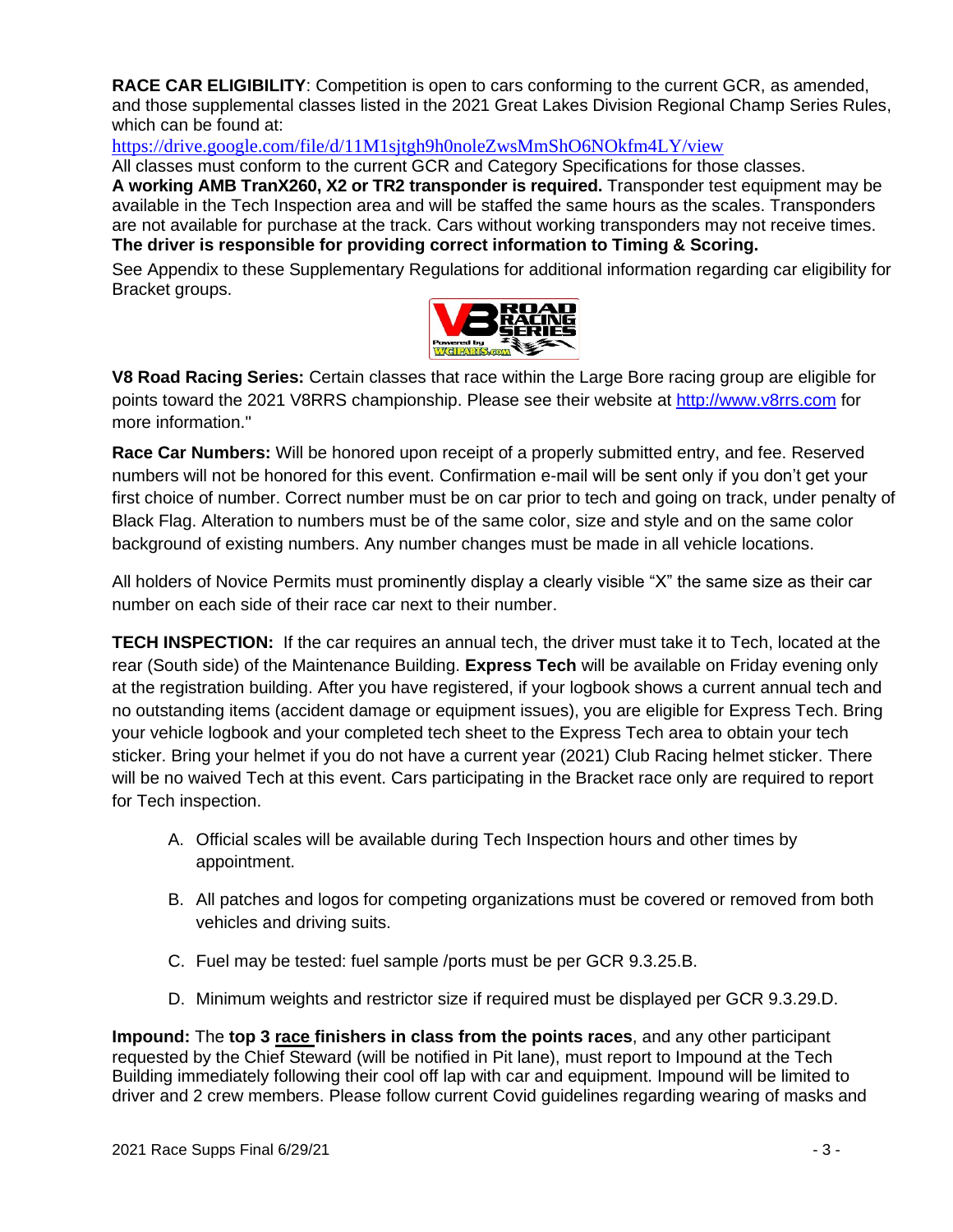social distancing in the tech area. Changes to this procedure will be addressed in the written Driver's Meeting.

**GRID:** Please report to grid promptly for your races. Use the main road that runs past the showers and worker campground, *unless* your race grid position is 1 thru 29. Then you *may* use the access road near the gas pumps. Please do *not* report to grid before the announcement that grid is open for either qualifying or races. Early arrivals will be gridded in order once the previous session has vacated the grid area and **must use only the main road. Staging will be along the fence on the left side of road starting approximately at grid position 44.** Please keep the roadway clear for Emergency Vehicles and normal traffic flow. There is *NO PARKING* on the right side of the road along the Worker Campground. Violators will be held and released last.

**Grid Positions:** Determination of Grid positions for each race during the weekend.

- **a. Saturday morning qualifying:** first come basis *please observe the early arrival restrictions above.*
- **b. Saturday afternoon races (Points Race 1):** Grid positions shall be determined by best lap time posted by each participant in the qualifying sessions on Saturday morning.
- **c. Sunday morning qualifying races :** Grid positions shall be determined by the finishing position from the Saturday afternoon race.
- **d. Sunday afternoon races (Points Race 2):** Grid positions shall be determined by the finishing positions from the Sunday morning qualifying race.
- **e. Cars without lap times** or finishing positions will start at the back of the field in the order they arrive.
- **f.** Grid positions for the Saturday **Bracket Race** will be determined by the fasted lap time posted in all previous qualifying and race sessions.

Cars arriving late to grid after their group has been dispatched on track may, at the discretion of the Operating Steward, be held at pit out and released at the end of the pack after the field has completed the pace lap.

Any protests not settled from a previous session will have the protestee gridded at the rear of the field.

**RESULTS & TROPHIES:** Provisional and official qualifying and race results will be posted at the Tower. Race Monitor will be used for live timing. Official results will be posted to the cincyscca.com website and will be accessible using a QR code which will be posted around the track and at Driver Information (approximately 30 minutes after the session ends). **Trophies** will be awarded per the following chart and will be available at Driver Information after the race results are final. Trophies for the one-hour race will be awarded by bracket and will be available in Driver Information after the race results are final. Trophies will not be mailed.

| <b>Number of Starters</b> | <b>Trophies Awarded for</b><br><b>Finishing Position</b> |
|---------------------------|----------------------------------------------------------|
|                           | 1st place only                                           |
| 2                         | 1st place only                                           |
| 3                         | 1st and 2nd                                              |
|                           | 1st, 2nd and 3rd                                         |
| 5                         | 1st, 2nd, 3rd and 4th                                    |
| 6 or more                 | 1st, 2nd, 3rd, 4th and 5th                               |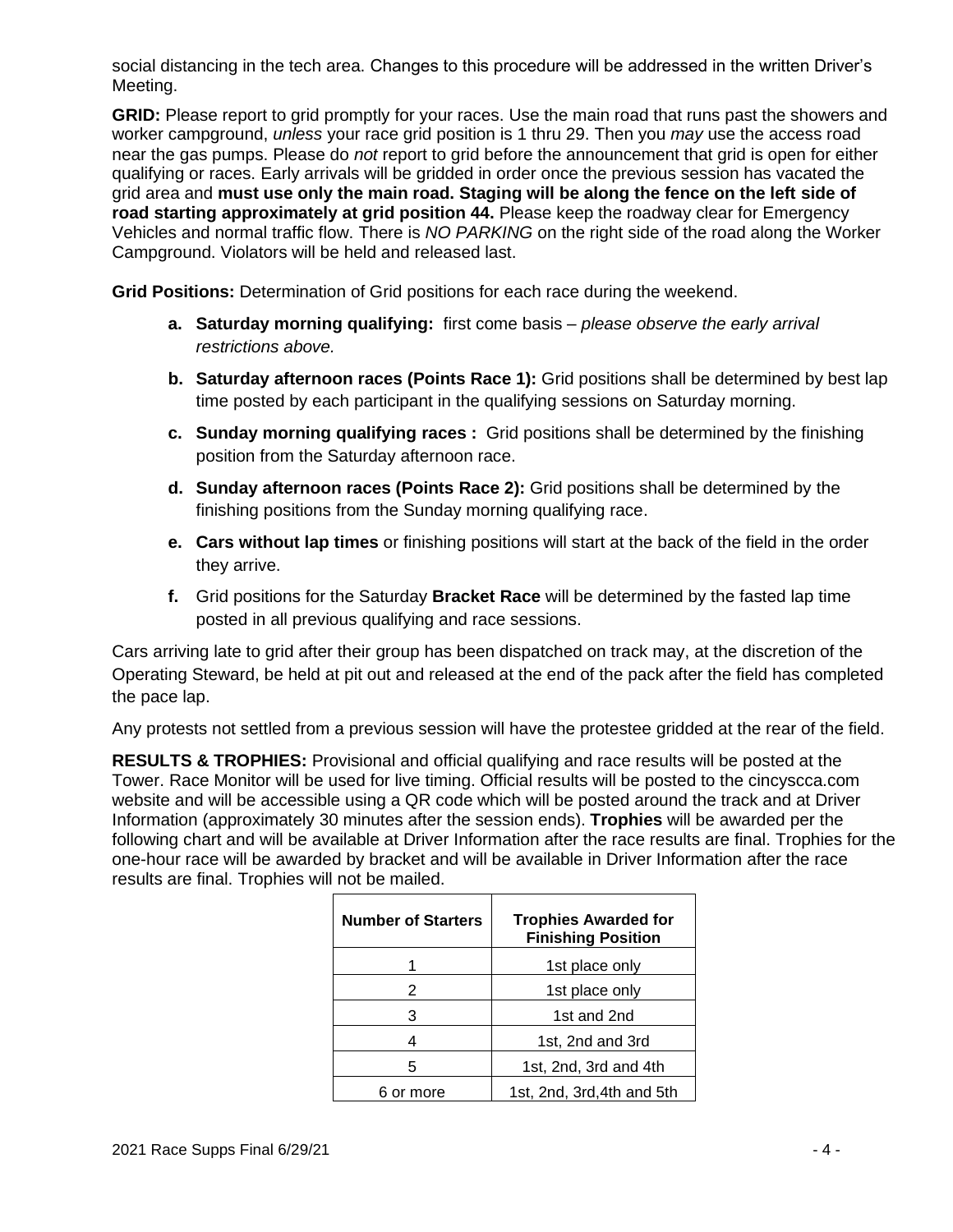The Regional race is part of the **Great Lakes Divisional Championship Series** and full points for the afternoon races each day will be awarded. Additionally, the races count for qualification for the Runoffs by the Regional/Divisional path.

# **CONDUCT OF THE EVENT**:

- **1.** The 2.4-mile **Club course** will be used on Saturday (subject to availability). The 2.25-mile **Pro course** will be used on Sunday.
- **2. Race start, finish and timing**: All race starts, restarts and finishes will be at the front straight. All race and qualifying timing will begin and end at the timing loop in front of Timing & Scoring. The loop is marked by orange cones on each side of the track and is 115 feet before the Mid-Ohio checker pattern on the track. Timing for qualifying starts when the first car crosses pit lane timing line. Timing for races starts when the first car crosses the racetrack timing line. The clock will continue to run during all but red flag conditions.
- **3. Last Lap Indicator**: Whenever possible, the "1 to Go" sign or a waving white flag will be displayed at Start/Finish to indicate the last lap has begun. The failure to display a last lap indicator is not protest-able.
- **4. Split starts/grids:** The Chief Steward will consider requests for split starts or split grids. See him at the track.
- **5. Racing surface:** Pit Out Lane is not part of the racing surface. Any driver who uses the pit out lane on driver's left of the curbing and/or blend line as a racing surface will be subject to a penalty.
- **6. On Course Driver Conduct:** Refer to GCR Section 6.11.1 E. All on track body contact that causes a car to act erratically and results in a change in position or a car leaving the course will be investigated. If you are involved in contact, you are to report to Black Flag at the conclusion of your session. The designated incident investigation site is located at black flag station at the base of the tower.
- **7. Passing Under Yellow Flag:** All drivers shall follow GCR Section 6.1.1.B. A violation of this section will result in penalties as outlined in the 2021 Standard Penalty Guidelines. All passes under yellow will be investigated.
- **8.** The **first 3 race finishers in class**, and any other participant requested by the Chief Steward (will be notified in Pit lane), will report to Impound at the Tech Building immediately with car and equipment.
- **9. False Grid:** Will be closed at the one-minute signal and race cars not in their assigned positions will start at the back of the field. At the one-minute signal all crew must leave the cars on False Grid. Support vehicles must remain in place until the grid is cleared and you are given a signal to move. Please refer to the Grid section (page 3) for additional information.
- **10. Sound control** will be enforced for this event: The sound meter is located just past the exit of turn 2 on the left.The sound limit is **103 dB.** Cars exceeding the sound limit in any session will be shown a closed black flag and the sound board for the first two readings and will be black flagged for the third reading. Cars may not return to the track until corrective action is taken per the GCR. Sound reports will be posted at the base of the tower.
- **11. No radios** will be permitted which interfere with track communications, on frequencies: 464.500 and 456.800, and 151.805, MHz. These frequencies may be monitored but cannot be used for communication by any participant.
- **12.** The **Black and Meatball flags** may be displayed at the starter's stand at start/finish and/or station 11 on the left before the carousel turn and pit entrance. The driver must go to the black flag reporting area in pit lane (in front of the tower).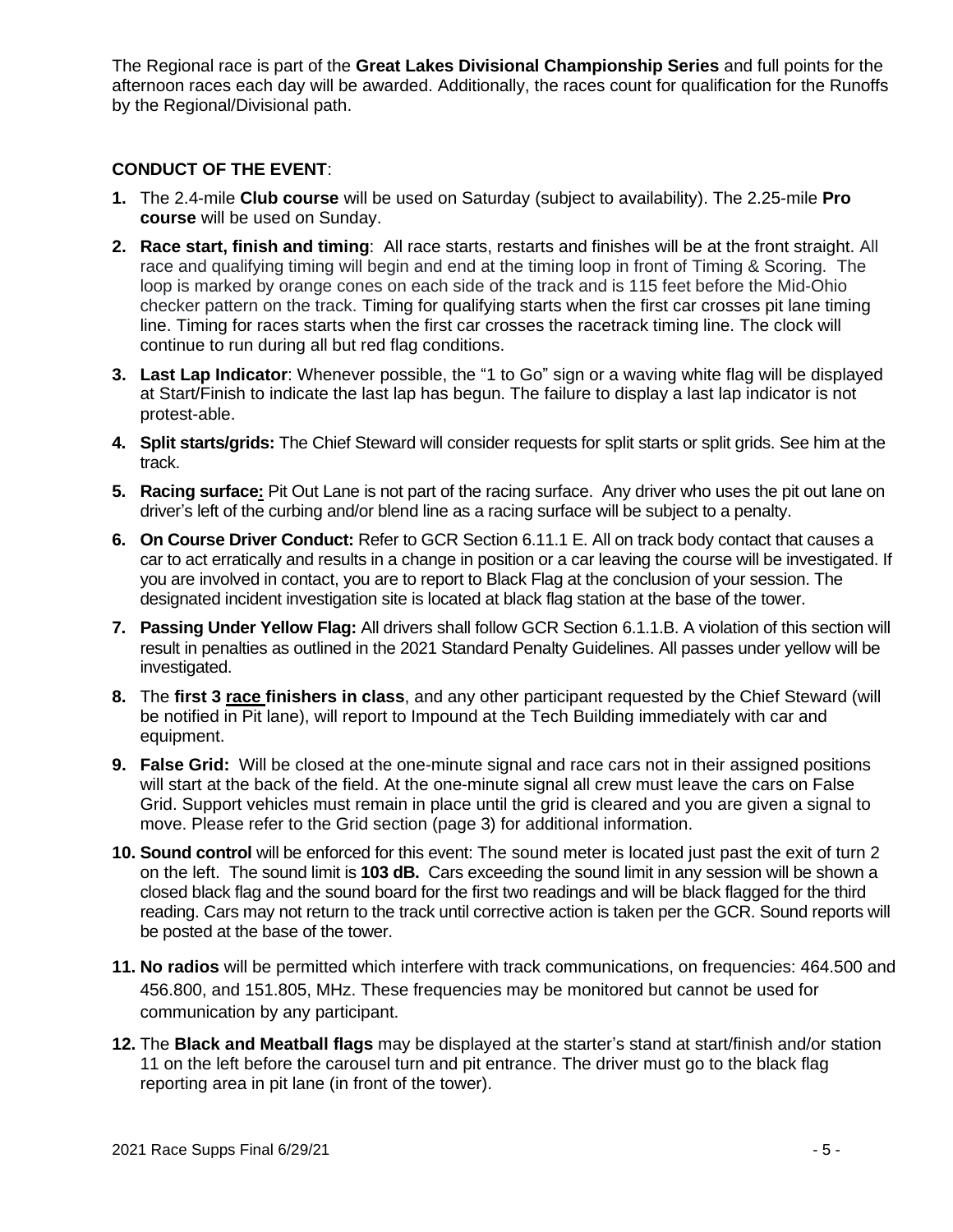**13.** Any race driver completing less than 5 laps of qualifying combined must see the Chief Steward for permission to compete in the race.

# **TRACK & GENERAL:**

- **1.** Paddock **speed limit is 10 MPH**. Anyone operating ANY motorized vehicle on the track property must have a valid driver's license and present it to any official upon request. **Skates, Razors, scooters, & skateboards (with or w/o motor) are prohibited by Mid-Ohio**. Unlicensed motor scooters, motorcycles, ATV's, etc. that are pit vehicles cannot leave the Paddock except to go to the False Grid or Showers. Golf carts do not need a license.
- **2. Drones at the Race Track**: Commercial Unmanned Aircraft Systems (aka "Drone) owners/operators must have proof of FAA certification and \$10M of primary liability insurance naming the SCCA, The Sponsoring Region (Cincinnati) and the Race Track (Mid-Ohio) as additional insured. A general liability insurance policy must specify that it includes the operation of Unmanned Aircraft. Recreational use of unmanned aircraft is prohibited.
- **3.** Minimum age in the **pits** is 18 years. A HOT pass is required for admission. Sleeved shirts, long pants, and closed shoes are required in the pits. Credentials must be clearly visible at all times.
- **4. Fuel spillage** on any paved area of the facility is forbidden and may result in a black flag and liability for repairs if instructions from any officials are not obeyed promptly. **Jack stand bases** must be supported so as to avoid pavement indentations.
- **5. No unmuffled engines** may be operated between 7 PM and 7 AM unless traveling to or from Tech.
- **6. Camping** will be permitted on Thursday through Saturday nights only. The camping area is limited to the paddock. Motor homes,  $5<sup>th</sup>$  wheels, camper trailers and other "self-contained units" may be assessed a \$30 weekend camping fee by Mid-Ohio. This does not include volunteer workers. All other forms of camping are free.
- **7.** The **infield** will be OPEN to spectators. No trash is permitted; everything you carry in must be carried out. (grandstands are closed)
- **8.** Sale of any products on Mid-Ohio property is strictly prohibited without prior written permission from Mid-Ohio Contact Stephen Timms @ 419-884-4000 or [stimms@greensavoree.com](mailto:stimms@greensavoree.com) .
- **9.** Please use the provided receptacles for trash, oil, and other fluids. Do not leave any tires at the track, except with tire vendors.
- **10.** You will be required to vacate the premises by 6:30 PM Sunday. If later, you will be billed for the cost of Security.
- **11. Track phone number**: 419-884-4000. Fax: 419-884-0042.
- **12.** Consumption of alcoholic beverages on track property is prohibited until after the last checkered flag of the day.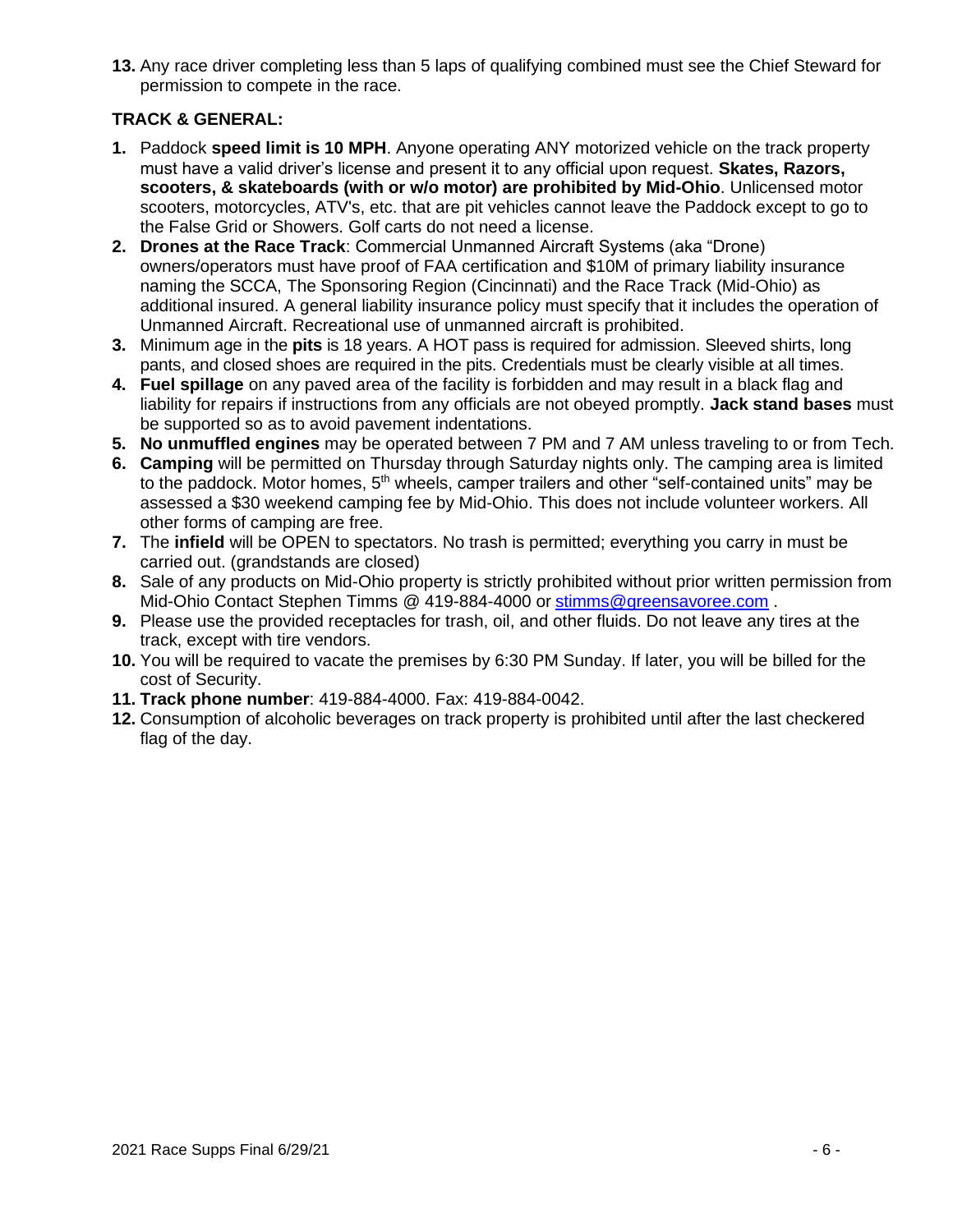#### **GROUPINGS**

#### **(Groups may be combined or revised to accommodate number of entries)**

#### **Club Races (Saturday & Sunday)**

|                | SM, SM5                                                    |
|----------------|------------------------------------------------------------|
| $\mathcal{P}$  | SRF, SRF3                                                  |
| 3              | GT1, GT2, GT3, ITR, ITE, ITS, SP, AS, T1, T2, GTA, GTX     |
| $\overline{4}$ | ITA, IT7, ITB, ITC, T3, T4, B-Spec, STL, STU, SPU, EP, FP, |
|                | HP, GTL                                                    |
| 5.             | F5, FV, FST, FF, CFF                                       |
| 6              | Bracket Race Group - Saturday only                         |
|                | SRF, SRF3, Closed Wheel Production based                   |
|                | FS, FA, FC, CFC, FX, ASR, FE, FE2, P1, P2, S2000           |

#### **Todd Cholmondeley IT/SPECTACULAR RACE OFFICIALS**

**CHIEF STEWARD:** Dan Hodge (614)735-4541

**A.C.S. OPERATING:** Lauri Burkon Doug Mitchell Tom VanCamp

**A.C.S. SAFETY**: Ann Burke Maurice LaFond

**CHAIRMAN S.O.M.:** Karen Crider

**S.O.M.:** Debbie LaFond Jim Suhr Alan Garside

**ACS BLACK FLAG:** Dave Bueno Duane Harrington

**RACE CHAIR:** Christy Graham (513)658-4677

**Chief of Driver Information:** Jim Clark

**Chief of Timing & Scoring:** Carol Uller

**Chief of Results:** Dave Killian

**Chief of Sound Control:** Jason Briggs

**Chief of Tech:** Gordon Benson

**Chief of Grid:** Greg Adams

**Pace Car Chief:** Bill Stevens

**Chief Registrar:** Peggy Dietz

**Chief of Start:** Ron Long

**Chief of Paddock & Pits:** Madison Carpenter

**Chief of Course:** Brian Flint

**Emergency Services**: Mid-Ohio Safety

**Chief of F & C:** Kurt Stevens – Lake Erie Communications

**MID-OHIO PHONE NUMBERS:** Information- 419.884.4000 Registration- 419.884.4000 Ext 3002 Emergency- 419.884.4000 Ext 3013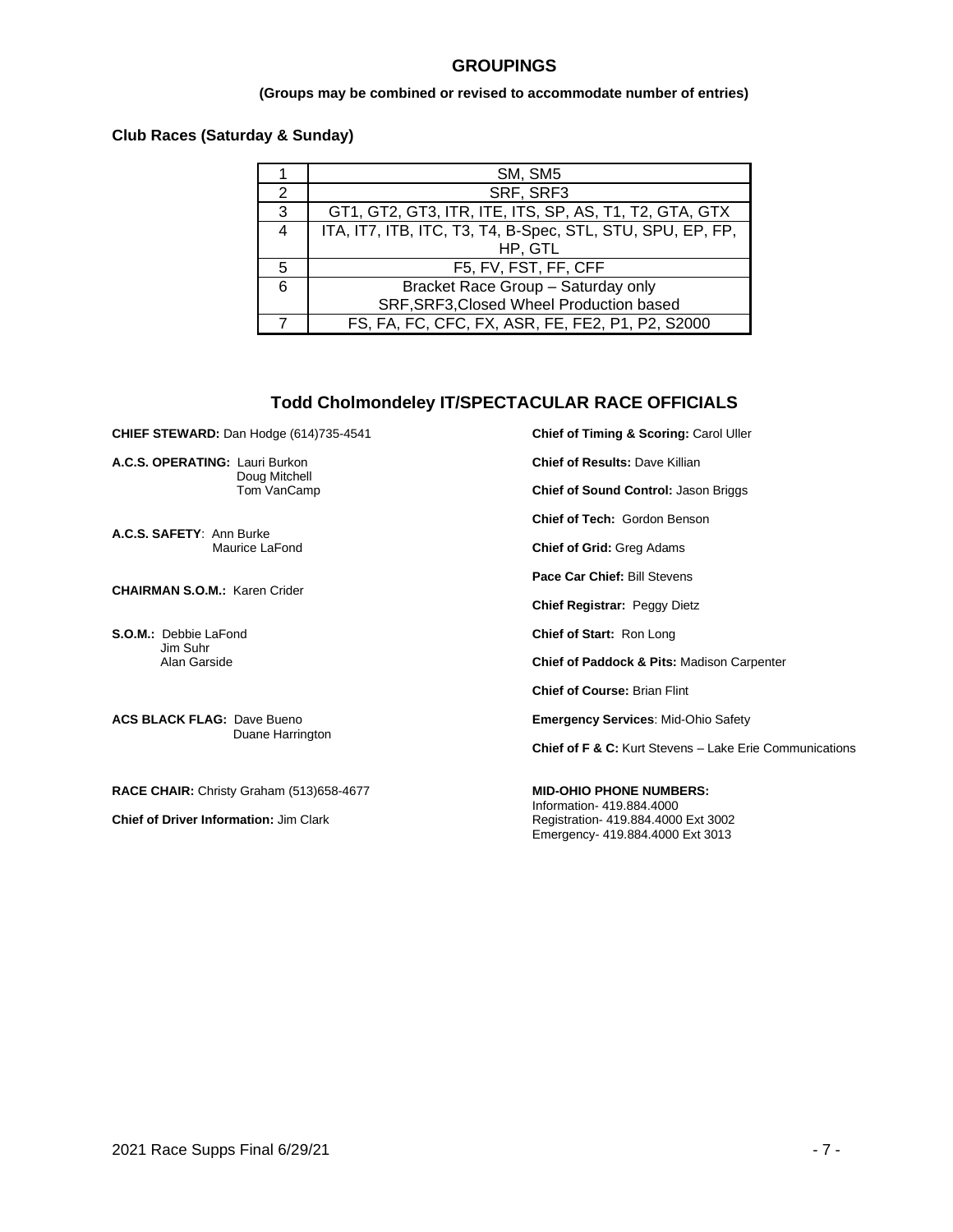# **Schedule**

## **Todd Cholmondeley IT/SPECTACULAR Regional – Time Trial/Track Event**

Sanction # 21-R-20514

#### **Note: All session times are approximate and may be adjusted as events occur. Listen to PA announcements. Race broadcast can be found at FM 90.3.**

*CALLS TO THE GRID AND OTHER ANNOUNCEMENTS WILL BE SENT VIA TEXT MESSAGE IF YOU HAVE OPTED IN ON MOTORSPORTREG. YOU MUST SIGN UP UNDER YOUR OWN LOGIN. REGION STAFF DO NOT HAVE ACCESS TO SIGN UP ON YOUR BEHALF.*

## *It is the Driver's/Entrant's responsibility to be at their Grid position on time.*

#### **Thursday, July 29, 2021**

6:30 PM – 9:00 PM **Tech – Garages 7 & 8** 6:00 PM – 9:00 PM Registration open

#### **Friday, July 30, 2021**

7:00 AM – 1:00 PM **Registration** 7:00 AM – 11:00 AM **Tech for Track Event in Garages 7 & 8 7:30** AM **INSTRUCTOR MEETING 7:45** *AM DRIVERS MEETING IS MANDATORY* **8:00 AM** Novice Meeting in the Cooper Tire Garage

8:00 AM – 5:00 PM – Track Event/Timed Event Sessions (See Time Trial Supps)

6:00 PM – 9:00 PM - Registration 6:00 PM - 9:00 PM - Express Tech 6:30 PM – 9:00 PM - Tech / Scales

#### **Saturday, July 31, 2021**

7:00 AM-12:00 PM **Registration** 7:30 AM- 11:00 AM

This event will operate on a "No-Schedule" Schedule. Starting time is planned for 8:00 AM. Listen to P.A. announcements to assure timely arrival for your Group's sessions.

**Group 1 20-minute qualifying Group 2 20-minute qualifying Group 3 20-minute qualifying Group 4 20-minute qualifying Group 5 20-minute qualifying Group 6 20-minute qualifying-bracket Group 7 20-minute qualifying Group 1 Race 1 (12 laps or 22 minutes) Lunch \*\* Group 2 Race 1 (12 laps or 22 minutes) Group 3 Race 1 (12 laps or 22 minutes) Group 4 Race 1 (12 laps or 22 minutes) Group 5 Race 1 (12 laps or 22 minutes) Group 7 Race 1 (12 laps or 22 minutes) Group 6 Bracket Race – 1 hour (as time permits)**

**Note: Volunteer workers and officials will be hosting their own social on Saturday evening in the LEC camping area. Drivers and crew are encouraged to attend (bring a chair).**

*Number of laps may be decreased if long delays occur in order to accommodate all groups.*

#### **Sunday, August 1, 2021**

7:00 AM - 11:30 AM **Registration** 7:30 AM - 9:00 AM **Tech / Scales**

This event will operate on a "No-Schedule" Schedule. Starting time is planned for 8:00 AM. Listen to P.A. announcements to assure timely arrival for your Group's sessions.

**Group 1 20-minute qualifying race Group 2 20-minute qualifying race Group 3 20-minute qualifying race Group 4 20-minute qualifying race Group 5 20-minute qualifying race Group 7 20-minute qualifying race Group 1 Race 2 (14 laps or 25 minutes) Lunch\*\* Group 2 Race 2 (14 laps or 25 minutes) Group 3 Race 2 (14 laps or 25 minutes) Group 4 Race 2 (14 laps or 25 minutes) Group 5 Race 2 (14 laps or 25 minutes) Group 7 Race 2 (14 laps or 25 minutes)**

**\*\* Lunch may be earlier or later based on qualification times and combining of groups. Listen for PA announcements.**

*Number of laps may be decreased if long delays occur in order to accommodate all groups.*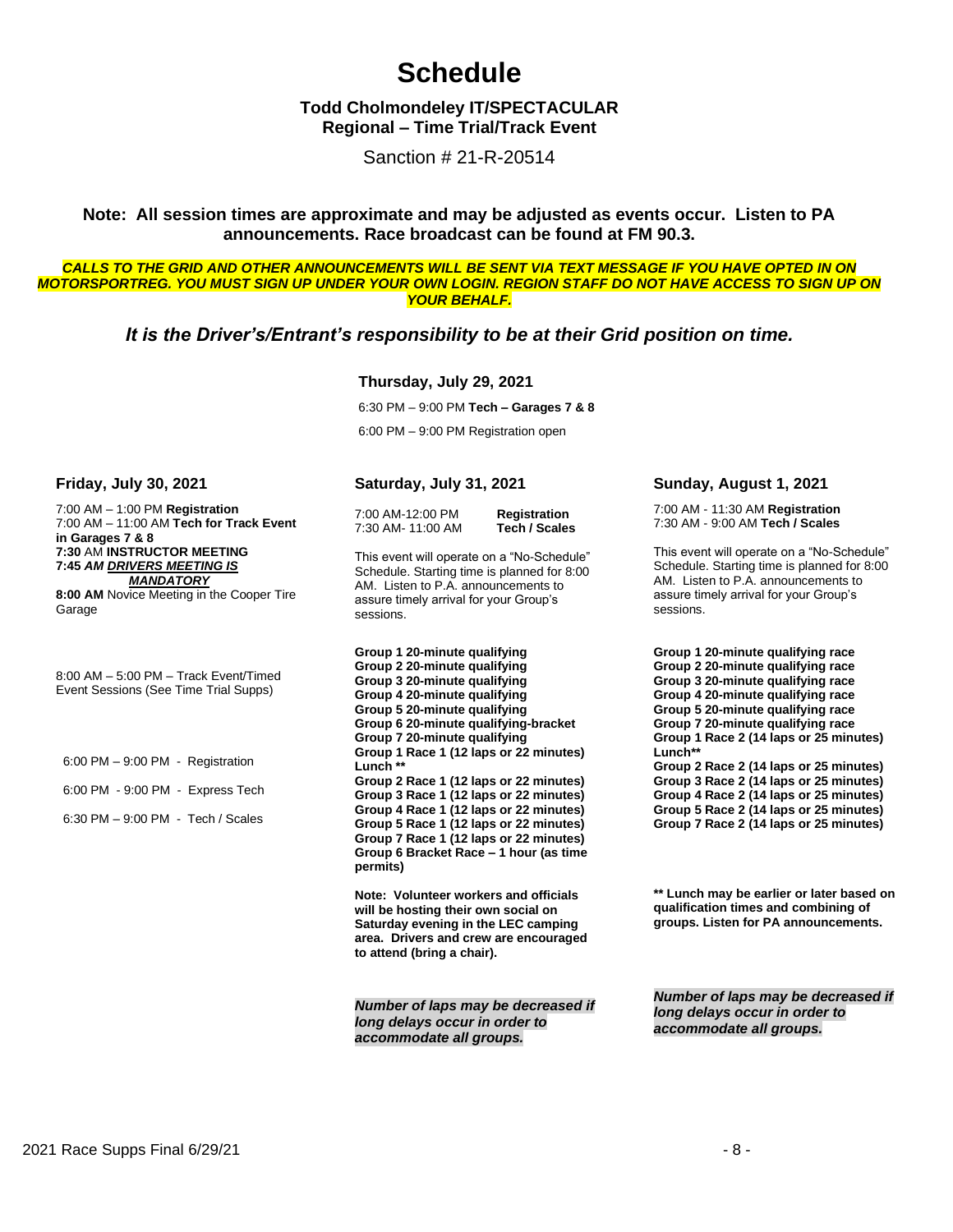# **Bracket Race Sanction 21-CRE-56502**

## **APPENDIX – For Bracket Racing – Held under the rules for CRE events.** See

https://www.scca.com/pages/club-race-experience for information. *Race Supplemental Regulations apply to Bracket racing except as noted below:*

# **BRACKET RACE –**

This basic concept for this group is:

- Participants will compete within their 2-second bracket group (subject to adjustment), without regard to traditional classes or car preparation. If the minimum lap time in your bracket is beaten during the race (breakout time), you will be bumped to the next fastest group.
- Cars must conform to SCCA safety standards (GCR 9.3) and have the appearance of a race car. Other than that:
	- o Run whatever tire is safe and appropriate for racing.
	- o Modifications are open, SCCA class requirements are not applicable.
	- o Fastest allowable lap time is 1:35
- Drivers must have track experience, but do not need a competition license.
- Up to two drivers may compete in the same car to allow for sharing of entry expenses. Only one driver needs to participate in the qualifying session.
- A 5-minute pit stop is required for every vehicle not sooner than 15 minutes into the session and not later than 15 minutes before the end of the session. The session will be 1 hour long or ended at 4:57 PM, whichever occurs first, unless notified of a later time before the session begins.
- The qualifying time will determine the starting position. The fasted race lap will determine the bracket placement.

## **Entry fee for Bracket Race only is \$300 (one or two drivers).**

**DRIVER ELIGIBILITY:** Drivers must have a minimum of 2 hours of documented previous racetrack experience (Track Night in America, Track Day, Time Trials, etc.) Successful completion of the Friday, August 30, 2021, Track Event will qualify you for this event. Drivers must have a State issued driver's license and be at least 18 years old or obtain a minor waiver from both Mid-Ohio *and* SCCA (see page 2). Drivers must have an approved helmet, head and neck restraint, driver's suit, racing gloves, racing socks and racing shoes, as specified in the GCR. All drivers eligible for Regional racing, as specified above, are eligible.